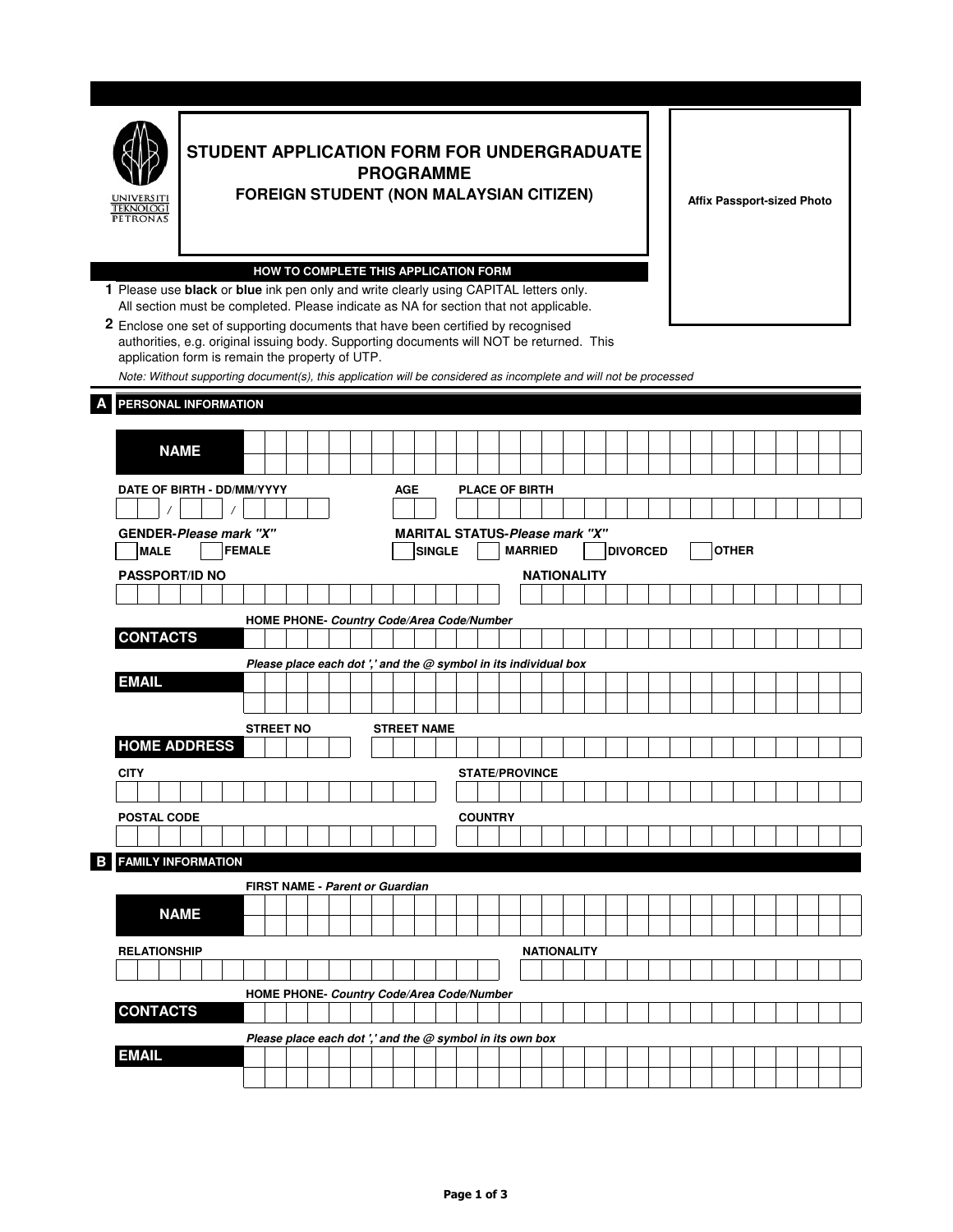| $\mathbf c$ | PROGRAMME PREFERENCE - PLEASE REFER TO SECTION J                                             |           |                                        |  |  |   |  |  |  |                            |   |                                   |  |  |  |                         |  |  |  |  |                                                                                                                     |                   |  |
|-------------|----------------------------------------------------------------------------------------------|-----------|----------------------------------------|--|--|---|--|--|--|----------------------------|---|-----------------------------------|--|--|--|-------------------------|--|--|--|--|---------------------------------------------------------------------------------------------------------------------|-------------------|--|
|             |                                                                                              |           |                                        |  |  | 1 |  |  |  |                            | 2 |                                   |  |  |  | 3                       |  |  |  |  |                                                                                                                     |                   |  |
|             | <b>PROGRAMME</b>                                                                             |           |                                        |  |  |   |  |  |  |                            |   |                                   |  |  |  |                         |  |  |  |  |                                                                                                                     |                   |  |
| D           | <b>ACADEMIC QUALIFICATIONS INFORMATION</b>                                                   |           |                                        |  |  |   |  |  |  |                            |   |                                   |  |  |  |                         |  |  |  |  |                                                                                                                     |                   |  |
|             | <b>EDUCATIONAL HISTORY</b>                                                                   |           |                                        |  |  |   |  |  |  |                            |   |                                   |  |  |  |                         |  |  |  |  |                                                                                                                     |                   |  |
|             | ΝO                                                                                           |           |                                        |  |  |   |  |  |  |                            |   | NAME OF SCHOOL/COLLEGE/UNIVERSITY |  |  |  | BEGIN - MMYY END - MMYY |  |  |  |  | DEGREE/DIPLOMA/CERTIFICATE                                                                                          |                   |  |
|             | 1                                                                                            |           |                                        |  |  |   |  |  |  |                            |   |                                   |  |  |  |                         |  |  |  |  |                                                                                                                     |                   |  |
|             | 2                                                                                            |           |                                        |  |  |   |  |  |  |                            |   |                                   |  |  |  |                         |  |  |  |  |                                                                                                                     |                   |  |
|             | 3                                                                                            |           |                                        |  |  |   |  |  |  |                            |   |                                   |  |  |  |                         |  |  |  |  |                                                                                                                     |                   |  |
|             | 4                                                                                            |           |                                        |  |  |   |  |  |  |                            |   |                                   |  |  |  |                         |  |  |  |  |                                                                                                                     |                   |  |
|             | 5                                                                                            |           |                                        |  |  |   |  |  |  |                            |   |                                   |  |  |  |                         |  |  |  |  |                                                                                                                     |                   |  |
|             | 6                                                                                            |           |                                        |  |  |   |  |  |  |                            |   |                                   |  |  |  |                         |  |  |  |  |                                                                                                                     |                   |  |
| E           | QUALIFICATION DETAILS - Please list down your recent/highest qualification                   |           |                                        |  |  |   |  |  |  |                            |   |                                   |  |  |  |                         |  |  |  |  |                                                                                                                     |                   |  |
|             | <b>NO</b>                                                                                    |           |                                        |  |  |   |  |  |  |                            |   | DEGREE/DIPLOMA/CERTIFICATE        |  |  |  |                         |  |  |  |  | <b>SUBJECT OR UNIT</b>                                                                                              | <b>GRADE/MARK</b> |  |
|             | 1                                                                                            |           |                                        |  |  |   |  |  |  |                            |   |                                   |  |  |  |                         |  |  |  |  |                                                                                                                     |                   |  |
|             | 2                                                                                            |           |                                        |  |  |   |  |  |  |                            |   |                                   |  |  |  |                         |  |  |  |  |                                                                                                                     |                   |  |
|             | 3                                                                                            |           |                                        |  |  |   |  |  |  |                            |   |                                   |  |  |  |                         |  |  |  |  |                                                                                                                     |                   |  |
|             | 4<br>5                                                                                       |           |                                        |  |  |   |  |  |  |                            |   |                                   |  |  |  |                         |  |  |  |  |                                                                                                                     |                   |  |
|             | 6                                                                                            |           |                                        |  |  |   |  |  |  |                            |   |                                   |  |  |  |                         |  |  |  |  |                                                                                                                     |                   |  |
|             | 7                                                                                            |           |                                        |  |  |   |  |  |  |                            |   |                                   |  |  |  |                         |  |  |  |  |                                                                                                                     |                   |  |
|             | 8                                                                                            |           |                                        |  |  |   |  |  |  |                            |   |                                   |  |  |  |                         |  |  |  |  |                                                                                                                     |                   |  |
|             | 9                                                                                            |           |                                        |  |  |   |  |  |  |                            |   |                                   |  |  |  |                         |  |  |  |  |                                                                                                                     |                   |  |
|             | 10                                                                                           |           |                                        |  |  |   |  |  |  |                            |   |                                   |  |  |  |                         |  |  |  |  |                                                                                                                     |                   |  |
|             | 11                                                                                           |           |                                        |  |  |   |  |  |  |                            |   |                                   |  |  |  |                         |  |  |  |  |                                                                                                                     |                   |  |
|             | 12                                                                                           |           |                                        |  |  |   |  |  |  |                            |   |                                   |  |  |  |                         |  |  |  |  |                                                                                                                     |                   |  |
|             | 13                                                                                           |           |                                        |  |  |   |  |  |  |                            |   |                                   |  |  |  |                         |  |  |  |  |                                                                                                                     |                   |  |
|             | 14                                                                                           |           |                                        |  |  |   |  |  |  |                            |   |                                   |  |  |  |                         |  |  |  |  |                                                                                                                     |                   |  |
|             | 15                                                                                           |           |                                        |  |  |   |  |  |  |                            |   |                                   |  |  |  |                         |  |  |  |  |                                                                                                                     |                   |  |
|             | PLEASE WRITE ON SEPARATE PAPER(FOLLOWING THE ABOVE FORMAT) IF SPACE PROVIDED IS NOT ADEQUATE |           |                                        |  |  |   |  |  |  |                            |   |                                   |  |  |  |                         |  |  |  |  |                                                                                                                     |                   |  |
|             | <b>HEALTH INFORMATION</b>                                                                    |           |                                        |  |  |   |  |  |  |                            |   |                                   |  |  |  |                         |  |  |  |  |                                                                                                                     |                   |  |
|             | Do you EVER diagnose of having any critical disease?                                         |           | $\n  NO\n  YES, if YES please specify$ |  |  |   |  |  |  |                            |   |                                   |  |  |  |                         |  |  |  |  |                                                                                                                     |                   |  |
|             |                                                                                              |           |                                        |  |  |   |  |  |  |                            |   |                                   |  |  |  |                         |  |  |  |  |                                                                                                                     |                   |  |
|             | Are you physically disabled?                                                                 | <b>NO</b> |                                        |  |  |   |  |  |  | YES, if YES please specify |   |                                   |  |  |  |                         |  |  |  |  |                                                                                                                     |                   |  |
|             |                                                                                              |           |                                        |  |  |   |  |  |  |                            |   |                                   |  |  |  |                         |  |  |  |  |                                                                                                                     |                   |  |
| G           | <b>DECLARATION</b>                                                                           |           |                                        |  |  |   |  |  |  |                            |   |                                   |  |  |  |                         |  |  |  |  |                                                                                                                     |                   |  |
|             |                                                                                              |           |                                        |  |  |   |  |  |  |                            |   |                                   |  |  |  |                         |  |  |  |  | I confirm that the information provided on the Applications Form are complete and true to the best of my knowledge  |                   |  |
|             |                                                                                              |           |                                        |  |  |   |  |  |  |                            |   |                                   |  |  |  |                         |  |  |  |  | and belief. I understand that providing incomplete, incorrect, of false information may result in the denial of my  |                   |  |
|             |                                                                                              |           |                                        |  |  |   |  |  |  |                            |   |                                   |  |  |  |                         |  |  |  |  | admission and subject me to the requirements and/or disciplinary measures as provided under the University 's rules |                   |  |

and regulations and I shall have no claim against Universiti Teknologi PETRONAS in relation thereto.

Date:\_\_\_\_\_\_\_\_\_\_\_\_\_\_\_\_\_\_\_\_\_\_\_ Signature: \_\_\_\_\_\_\_\_\_\_\_\_\_\_\_\_\_\_\_\_\_\_\_\_\_\_\_\_\_\_\_\_\_\_\_\_\_\_\_\_